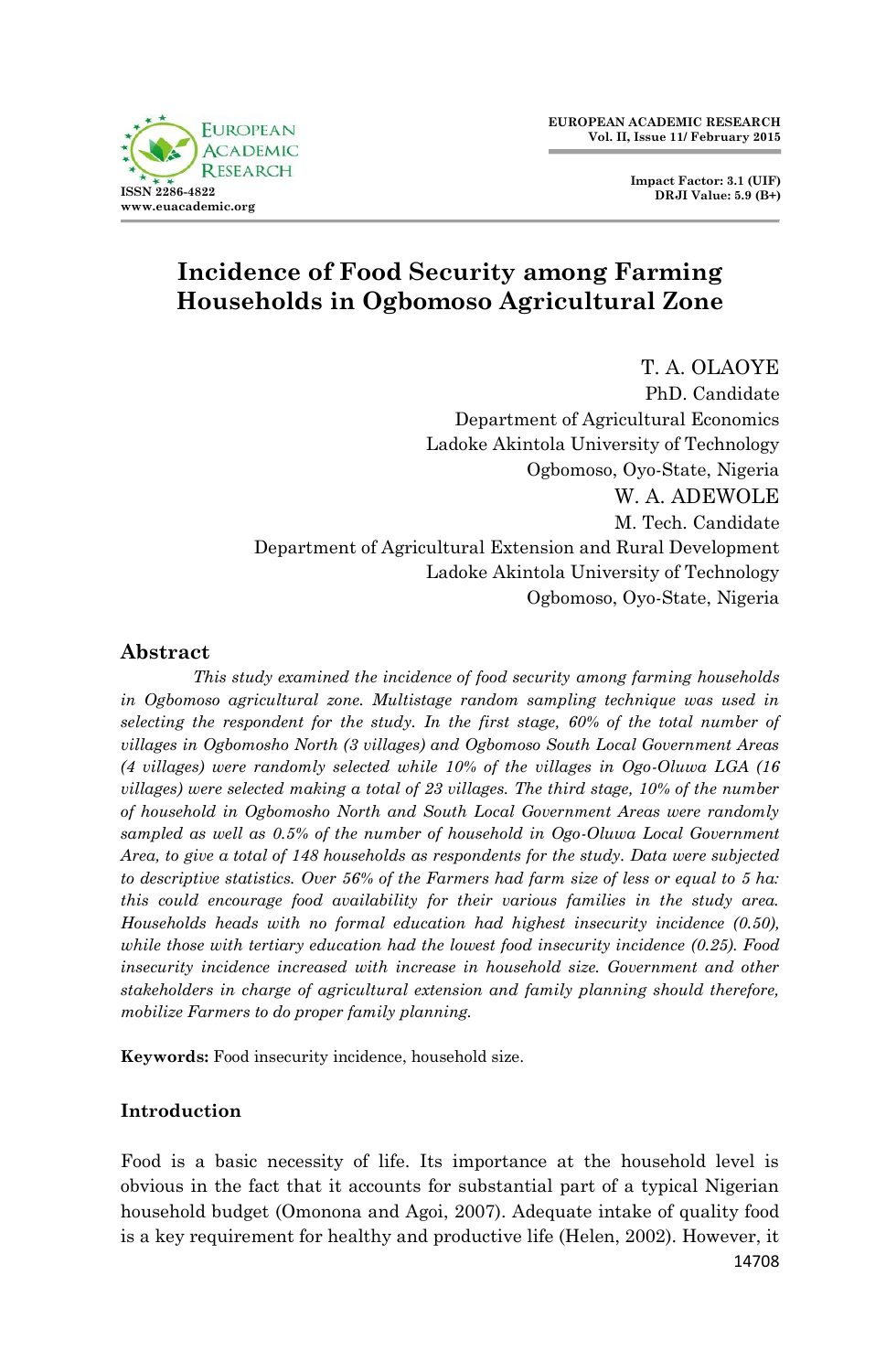has been established that the quantity and quality of food consumed by households affects their health and economic well being (Adesimi and Ladipo, 1979). These in turn have significant repercussions on the general level of economic activities and productivity.

A country and its people are food secure when production, markets and social systems work in such a way that food consumption needs are always met (Maxwell, 1992). Food insecurity, in turn, is the lack of access to enough food and may be chronic or transitory. Chronic food insecurity is depicted by continuously inadequate diet caused by inability to acquire sufficient food in terms of quantity and quality. It affects households that persistently lack the ability either to buy enough food or to produce their own. Transitory food insecurity is a temporary decline in a household's access to enough food. It results from instability in food prices, food production, or household incomes and in its form, produces famine.

The per-capita growth of production of major foods in Nigeria has not been sufficient to satisfy the demands of an increasing population (Karmawa, 1999). The result is a big gap between national supply and national demand for food. Progress in the agricultural sector has also remained unsatisfactory (Abdulahi, 1999). Common staples in most Nigeria homes are insufficient and do not provide a balanced diet, as malnutrition is prevalent in most homes.

The objectives of this are to;

- $\triangleright$  describe the socio-economic characteristic of the farming households in the study area,
- $\geq$  compute the incidence of food security of farming household in the study area.

## **Methodology**

The study was carried out in Ogbomoso Zone of ADP in Oyo State. Ogbomoso zone was made of 5 Local Government Areas, Viz Orire, Ogo-Oluwa, Surulere, Ogbomoso North and Ogbomoso South. Ogbomoso was located approximately on Longitude  $4^{0}15'$  east of Greenwich and on latitude  $8^{0}7'$  north of the equator. The town was situated 104 kilometers north of Ibadan Oyo State capital; 51 kilometers South-West of Ilorin Kwara State capital' 53 kilometers North-West of Oyo town and 98 Kilometers North-East Oshogbo capital of Osun State.

Population of the study comprises of the selected samples of the total population of the entire farm households in Ogbomosho agricultural zone. Going by the village listing survey in Oyo State (OYSADEP, 2001) a multi stage random sampling technique was used in selecting the respondent for the study. In the first stage, 60% of the total number of villages in Ogbomosho North (3 villages) and Ogbomoso South Local Government Areas (4 villages) were randomly selected while 10% of the villages in Ogo-Oluwa LGA (16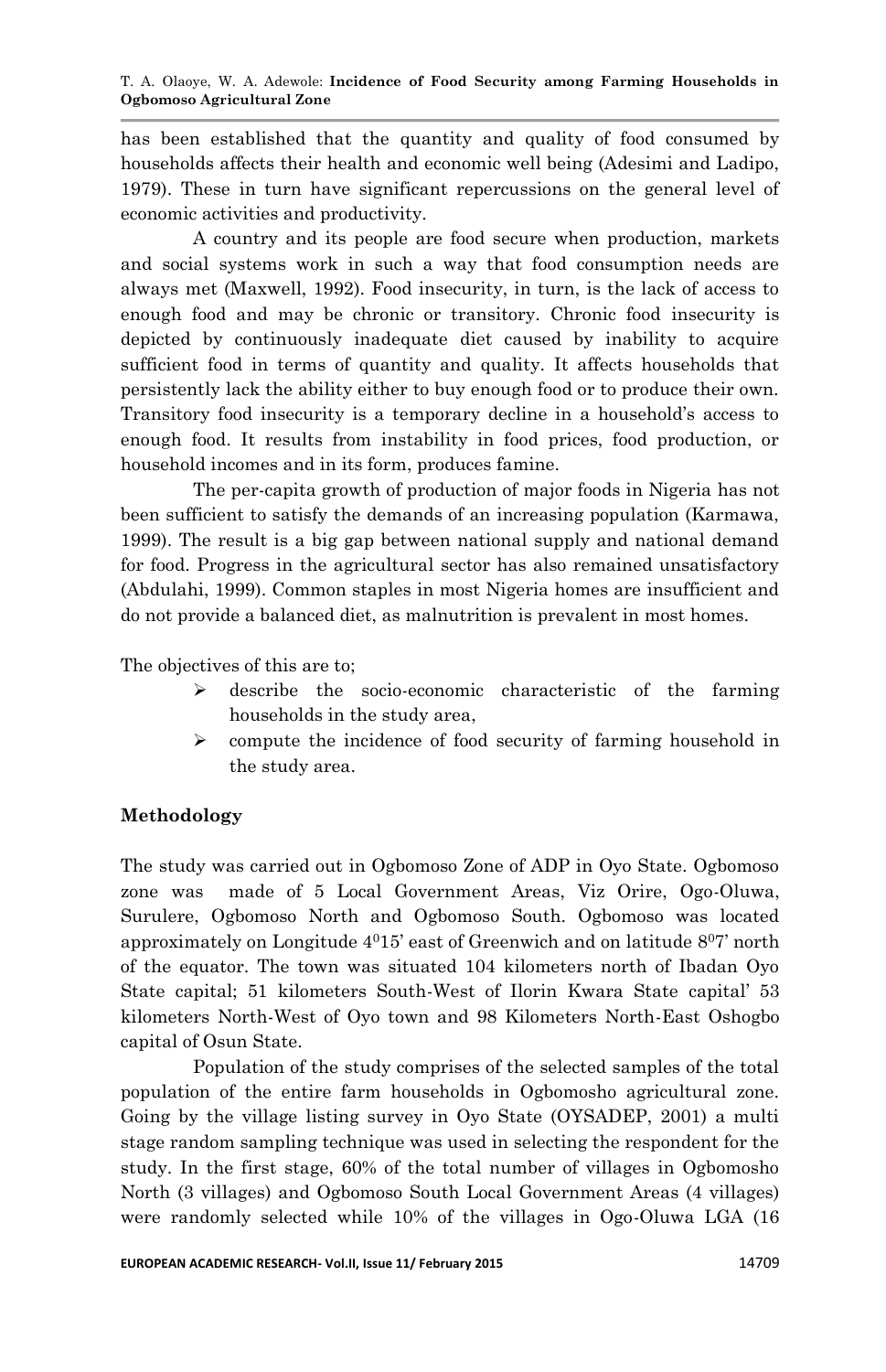villages) were selected making a total of 23 villages. The third stage, 10% of the number of household in Ogbomosho North and South Local Government Areas were randomly sampled as well as 0.5% of the number of household in Ogo-Oluwa Local Government Area, to give a total of 148 households as respondents for the study. Method of data collection was mainly with the use of well-structured questionnaire.

Descriptive statistics was used to analyze socio-economic characteristics of household and food security incidence of the household in the study area. This involved frequency table and percentages.

# **Discussion**

Table 1 showed that 60.9 percent of the household heads had 2 to 5 dependants, 34.5 percent had 6 to 9 dependant, 4.1 percent had more than 10. The mean number of dependants was 5.08. This implied that majority of the respondents had more people to cater for hence their involvement in other income generating activities.

Majority of the household heads were using personal savings that is (73.6 percent) of the respondents made use of their personal savings which include gifts from friends and relatives (8.1 percent), family inheritance (7.4 percent) and remittance (2 percent) while 50 percent were using cooperative source for their framing activities. This was revealed in the table 1 below. This implied that the respondents had income enough to cater for their family.

The table 1 indicated that the modal farm size range for farmers was less or equal to 5 ha. Eighty three (83) or 56.3 percent farmers fell into that size range. This was expected to contribute to and encourage food availability for their various families in the study area.

| Socio Economic Characteristics | Frequency      | Percentage |  |  |  |
|--------------------------------|----------------|------------|--|--|--|
| Number of dependent            |                |            |  |  |  |
| No dependent                   | $\overline{4}$ | 2.7        |  |  |  |
| $2 - 5$                        | 87             | 60.9       |  |  |  |
| $6-9$                          | 51             | 34.5       |  |  |  |
| > 9                            | 6              | 4.1        |  |  |  |
| Sources of income              |                |            |  |  |  |
| Personal saving                | 109            | 73.6       |  |  |  |
| Family inheritance             | 11             | 7.4        |  |  |  |
| Cooperative                    | 74             | 50         |  |  |  |
| Friends and relatives          | 12             | 8.1        |  |  |  |
| <b>NACRDB</b>                  | 1              | 0.7        |  |  |  |
| Commercial bank                | 1              | 0.7        |  |  |  |
| Money lender                   | 6              | 4.1        |  |  |  |
| Remittance                     | 3              | 2.0        |  |  |  |
| Other                          | 1              | 0.7        |  |  |  |
| Farm size                      |                |            |  |  |  |
| $\leq 5$                       | 83             | 56.3       |  |  |  |
| $5.1 - 10$                     | 48             | 32.8       |  |  |  |
| $10.1 - 15$                    | 13             | 9          |  |  |  |

**Table 1: Socio –economic characteristics of respondents and their household**

**EUROPEAN ACADEMIC RESEARCH- Vol.II, Issue 11/ February 2015** 14710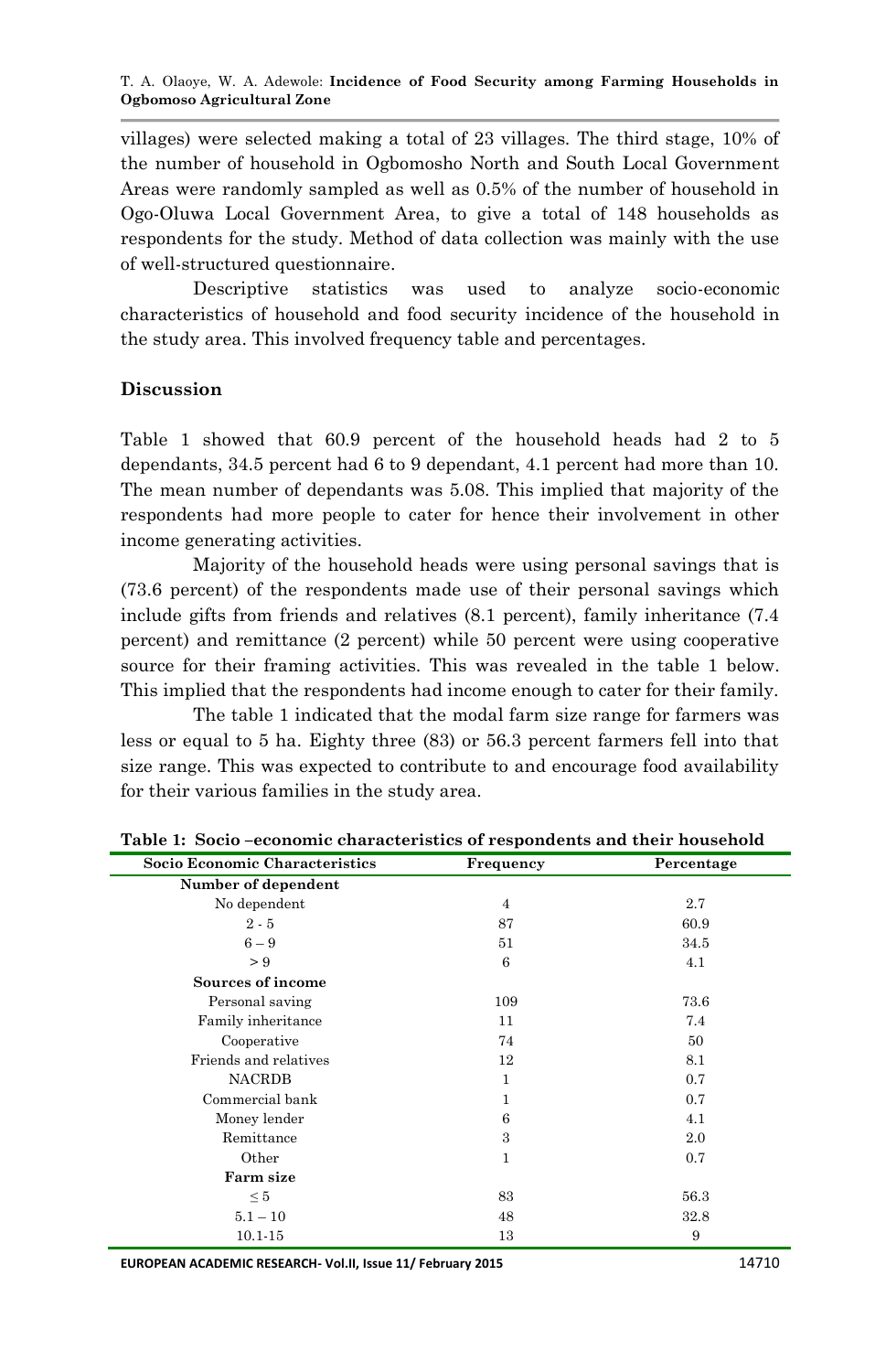T. A. Olaoye, W. A. Adewole: **Incidence of Food Security among Farming Households in Ogbomoso Agricultural Zone**

| Field survey, 2010. |  |
|---------------------|--|

The household heads in the food insecured group with no formal education were 42.6 percent, primary six were 35.2 percent, those with secondary education constitute 14.8 percent while 7.5 percent of the food insecure household heads had tertiary education.

For food secure group, 37.2 percent of the household head having primary six educations were food secured. However, the least food secured households (12.7) had their household head with tertiary education.

Households heads with no formal education had highest insecurity incidence while those with tertiary education had the lowest food insecurity incidence. This was in agreement with study of Omonona *et al*., (2007), who found out that as one moved from households heads with no formal education food insecurity incidence decreased while those with tertiary education had the lowest food insecurity incidence.

The highest percentage of the population in the food insecured group had no formal education. This might be due to their illiteracy while the decline in food insecurity incidence from 0.52 for households whose heads that had no formal education to 0.25 for those with tertiary education can be explained by the increase income as their educational status improved as this had direct influence on occupation and income.

It could be observed in table 2 that 88.3 percent of the male headed households were food secured while 11.7 percent of the female headed households were food secured; hence, the proportions of food secure households were more in male headed households than female headed households. This was in line with the finding of Amaza *et al.*, (2006) which revealed that households head by male had higher probability of being food secured, and Oluyole *et.al*, (2009), also revealed that proportion of food households was more in male than female.

Among the food in secured households, 94.4 percent of the household heads were males while 5.6 percent were females. Food insecurity incidence is higher in male-headed households where both the head their spouse were engaged in income generating activities while in the female headed households, the dependency is mainly on the head.

Table 2 showed that as household size was increasing, the percentages of food secure households keep on decreasing. Hence, the size of households determines the food security status of the households. The result was in agreement with Oluyole *et al.*, (2009), which depicted that as the household size increase, the percentage of food secure households kept on decreasing. This could imply that as the number of household increases, there was larger number of people to be taken care of by the same source of income.

Food insecurity incidence increased with increase in household size. This could be as a result of increase in the dependency ratio in the households.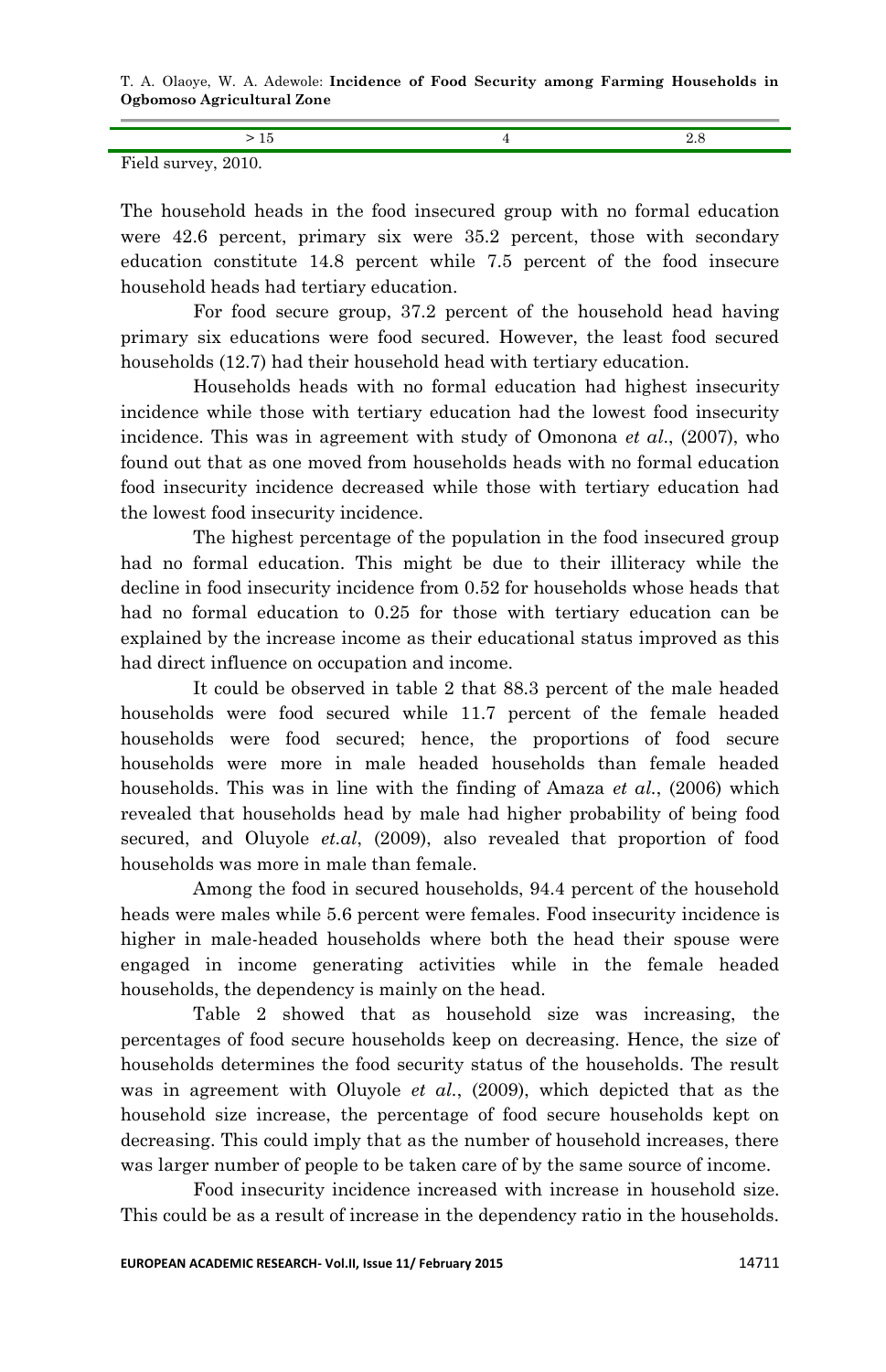The insecurity incidence range between 0.13 for household with 1-4 members and 0.65 for households with greater than 12 members.

The distribution of household on the basis of their monthly income was as follows.

The food in secured group had the highest proportion of its population in the low income category earning 0-40 thousand naira. This category represented 96.3 percent of the population. For the middle –income group, earning 41-60 thousand naira, they constituted 3.7 percent in food secured group, the low income, middle income and high-income groups constituted 79.7, 8.5, and 11.7 percent of the population respectively. Food insecurity incidence, as expected, declined with increased in income from 0.48 on the average for the low income group to 0.20 for the high-income group.

In the food insecure group, 13 percent were commercial motorcyclist, 42.6 percent were trader, and 9.3 percent were commercial driver while 35.2 were artisan. Majority of those that were food secure were artisan. They constitute 40.4 percent of the population, 35.1 percent were traders, 13.8 percent were driver while 10.6 percent were motorcyclist.

The food insecurity incidence for those engaged in artisan was relatively low at 0.33. This might be as a result of high income associated with this category. Trader and motorcyclist records a food insecurity incidence of 0.41 while 0.27 for commercial drivers. These would be as a result of inconsistencies in income and expenditure of trader and motorcyclist since they spent as they earn.

| Socio Economic         | Food insecure  |                | Food secure    |            | Food           |
|------------------------|----------------|----------------|----------------|------------|----------------|
| <b>Characteristics</b> |                |                |                |            | insecure       |
|                        |                |                |                |            | incidence      |
| <b>Education level</b> | Frequency      | Percentage     | Frequency      | Percentage |                |
| No formal              | 23             | 42.6           | 23             | 24.5       | 0.50           |
| education              |                |                |                |            |                |
| Primary six            | 19             | 35.2           | 35             | 37.2       | 0.35           |
| <b>SSCE</b>            | 8              | 14.8           | 24             | 25.5       | 0.25           |
| Tertiary               | $\overline{4}$ | 7.5            | 12             | 12.7       | 0.25           |
| Total                  | 54             | 100            | 94             | 100        | 1.35           |
| Sex                    |                |                |                |            |                |
| Male                   | 51             | 94.4           | 83             | 88.3       | 0.38           |
| Female                 | 3              | 5.6            | 11             | 11.7       | 0.21           |
| Total                  | 54             | 100            | 94             | 100        | 0.59           |
| Household size         |                |                |                |            |                |
| $1 - 4$                | 3              | 5.6            | 20             | 21.3       | 0.13           |
| $5 - 8$                | 36             | 66.7           | 62             | 65.9       | 0.36           |
| $9 - 12$               | 15             | 27.8           | 8              | 8.5        | 0.65           |
| >12                    | $\Omega$       | $\Omega$       | $\overline{4}$ | 4.2        | $\Omega$       |
| Total                  | 54             | 100            | 94             | 100        | 1.14           |
| Income                 |                |                |                |            |                |
| < 20,000               | 22             | 40.7           | 23             | 24.4       | 0.49           |
| 20,0001-40,000         | 30             | 55.6           | 52             | 55.3       | 0.37           |
| 40,0001-60,000         | $\overline{2}$ | 3.7            | 8              | 8.5        | 0.20           |
| >60,0000               | $\overline{0}$ | $\overline{0}$ | 11             | 11.7       | $\overline{0}$ |

**Table 2: Status and incidence of food security of household**

**EUROPEAN ACADEMIC RESEARCH- Vol.II, Issue 11/ February 2015** 14712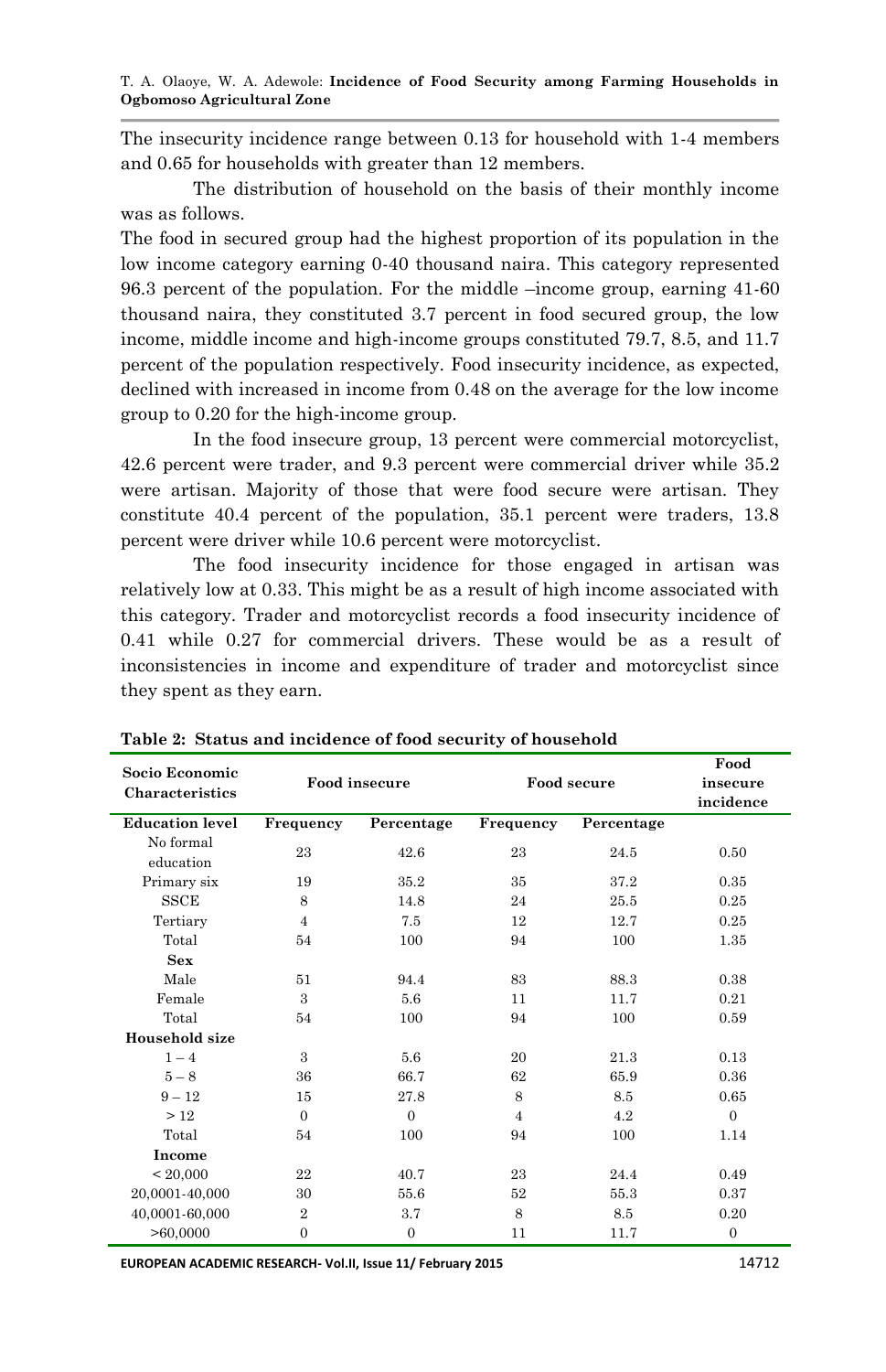| Total         | 54 | 100  | 94 | 100  | 1.06 |
|---------------|----|------|----|------|------|
| <b>Income</b> |    |      |    |      |      |
| generating    |    |      |    |      |      |
| activity      |    |      |    |      |      |
| Commercial    | 7  | 13.0 | 10 | 10.6 | 0.41 |
| Motorcyclist  |    |      |    |      |      |
| Trading       | 23 | 42.6 | 33 | 35.1 | 0.41 |
| Commercial    | 5  | 9.3  | 13 | 13.8 | 0.27 |
| driver        |    |      |    |      |      |
| Artisan       | 19 | 35.2 | 38 | 40.4 | 0.33 |
| Total         | 54 | 100  | 94 | 100  | 1.42 |

T. A. Olaoye, W. A. Adewole: **Incidence of Food Security among Farming Households in Ogbomoso Agricultural Zone**

Field survey, 2010.

### **Conclusions and Recommendations**

Over 56% of the Farmers had farm size of less or equal to 5 ha: this could encourage food availability for their various families in the study area. Government should acquire large expanse of land for agricultural purposes. Such land and other agricultural input facilities could encourage land expansion and enhanced agricultural output. Households heads with no formal education had highest insecurity incidence (0.50), while those with tertiary education had the lowest food insecurity incidence (0.25). Therefore, adult education should be made accessible and affordable to farmers. Food insecurity incidence increased with increase in household size. Government and other stakeholders in charge of agricultural extension and family planning should therefore, mobilize Farmers to do proper family planning.

### **REFERENCES**

- Abdullahi A., "Food Policy and Food Security in Nigeria"., in: P. Kormawa. Aiyedun (eds): Food Demand and Market Studies in the Drier Savanna of Nigeria. Proceedings of a methodology and stakeholders workshop, 7-8, September, 1999, Kaduna Nigeria. Pg 1-5 [www.Krepublisher.com/.jss](http://www.krepublisher.com/.jss) 11-2-127- 132-2005-239.
- Adesimi A. A. and Ladipo O. O., "Cocoa Industry in Nigeria: Some Aspects of Production and Consumption". In: Proceedings of the  $5<sup>th</sup>$ International Cocoa Research Conference, CRIN. Ibadan, Nigeria, 1977. pp. 521-529.
- Amaza P.S., Umeh J.C., Helsen J. and Adejobi A. O., "Determinants and Measurement of food insecurity in Nigeria: Some Empirical Policy Guide". Proceedings of the International Association of Agriculture Economists Conference, Gold Coast, Australia, 2009. Ide. Repec.org/a/eee/jfpoli/v16y1991i6p 451-460 html.
- Helen H. J., "Food Insecurity and the food stamp Programme". *American Journal of Agricultural Economics*, , 84 (2002): (95), 1215 – 1218